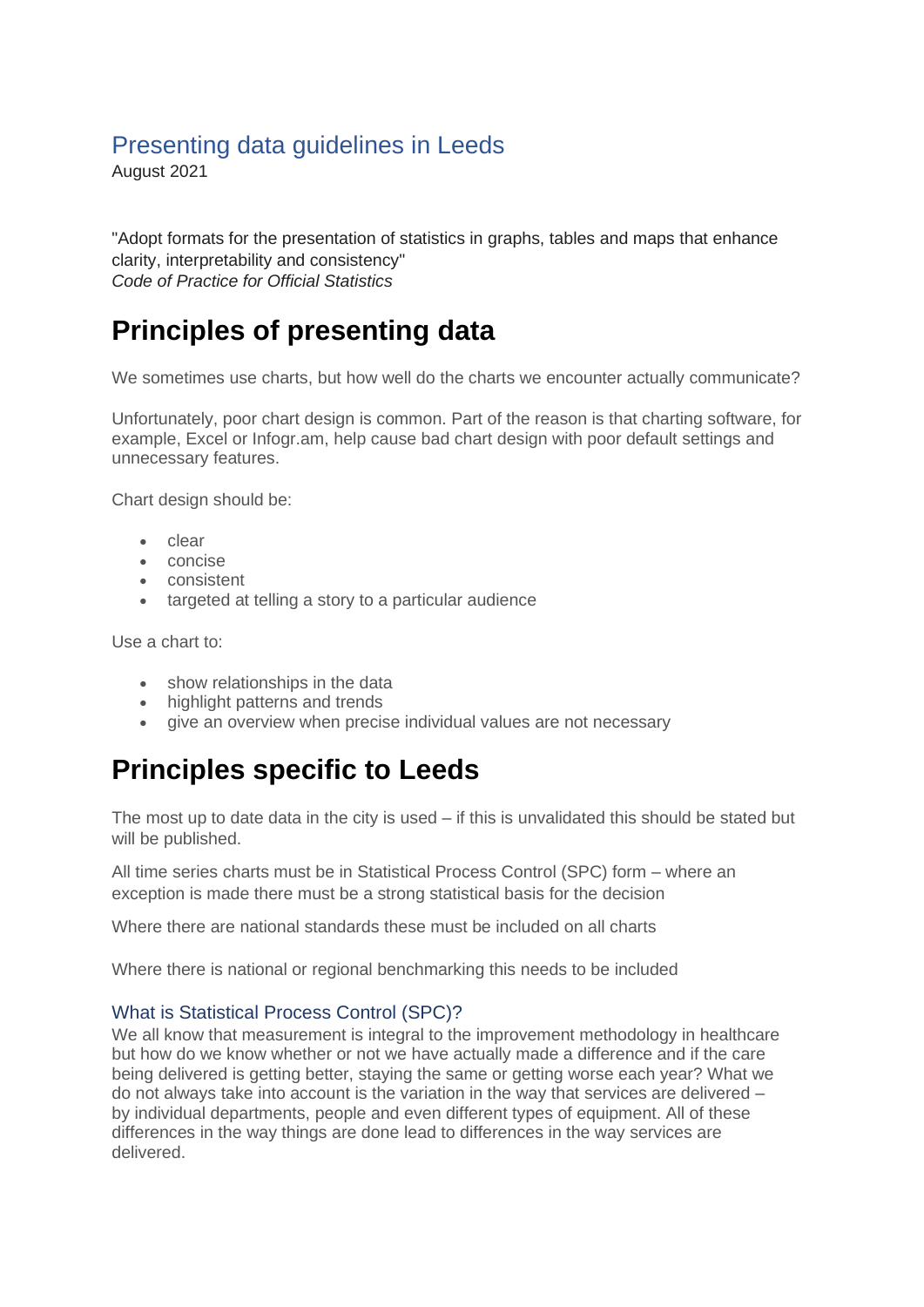The main aims of using Statistical Process Control (SPC) charts is to understand what is 'different' and what is the 'norm'. By using these charts, we can then understand where the focus of work needs to be concentrated in order to make a difference. We can also use SPC charts to determine if an improvement is actually improving a process and also use them to 'predict' statistically whether a process is 'capable' of meeting a target. SPC charts are therefore used:

- As way of demonstrating and thinking about variation
- As simple tool for analysing data measurement for improvement
- As a tool to help make better decisions easy and sustainable to use

The way in which data within healthcare is traditionally analysed leads to confusion and inaccuracy. The simple fact that important operational decisions are often made from data where there is limited understanding of the 'process' and its 'variation' is often worrying. If individuals do not understand variation, they often look at data (as in the chart below) and:

- They see trends where there are no trends
- They try to explain natural variation as special events
- They blame and give credit to people for things over which they have no control
- They can't understand past performance
- They can't make predictions or plan for the future
- Their ability to make improvements is limited

# **Chart colour palette**

The blue and grey palette has been designed to be accessible. It has also been designed so that the tonal values for the colours have sufficient contrast difference when printed in black and white.

The chart colour palette is limited to 5 colours for a reason. Showing more than 5 colours makes it less clear to read and understand. If you feel your chart needs more than 5 colours, either:

- rethink what you are trying to show
- try a different format for example, single colour bars rather than a multi-coloured pie

This is the default palette to be used for all charts and is available in corporate templates: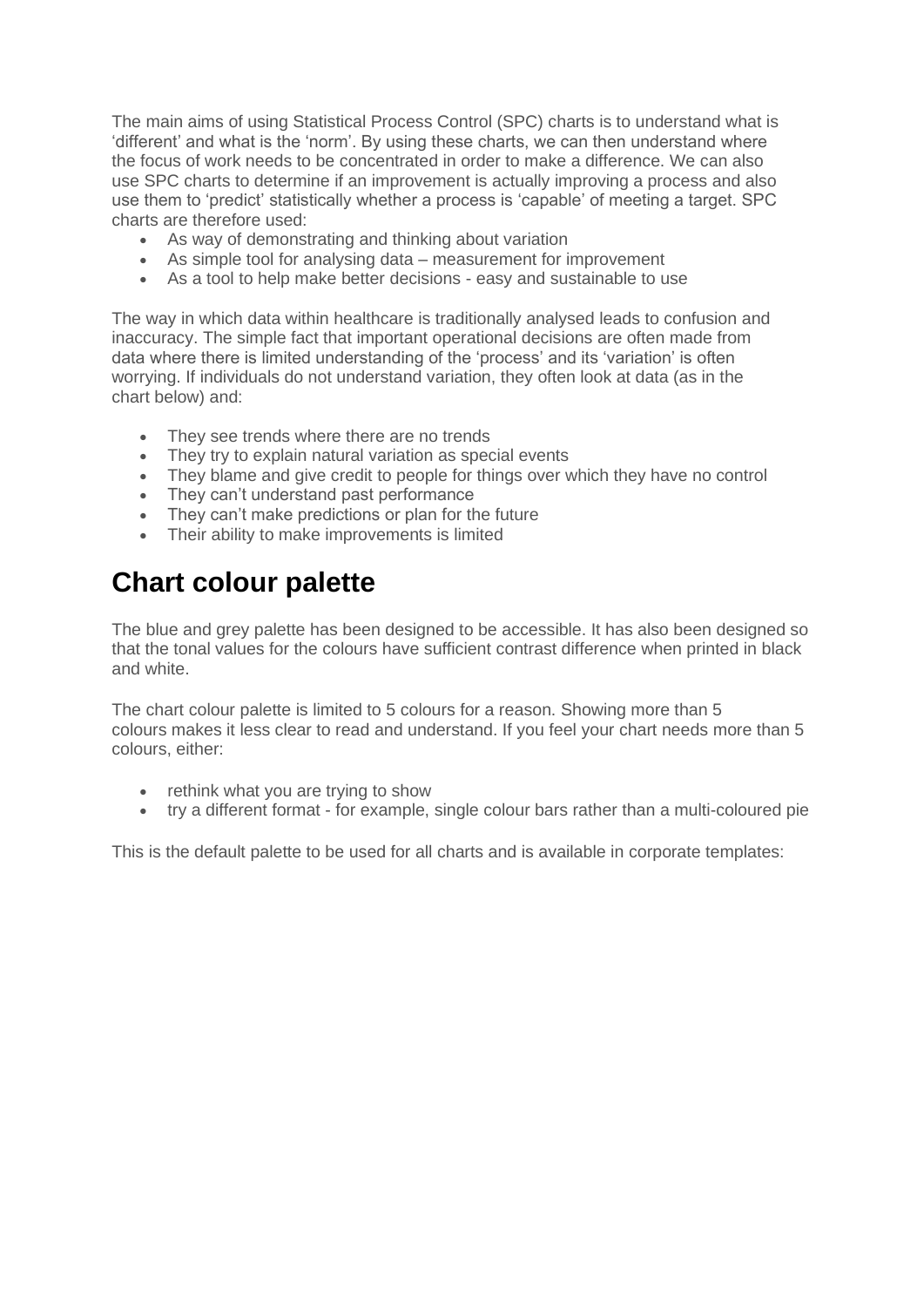## Primary chart colours

## **Chart blue 1**

Hex: #003087 RGB: R0, G48, B135



**NHS blue**

Hex: #005EB8 RGB: R0, G94, B184



**Chart blue 2**

Hex: #99C7EB RGB: R153, G199, B235



**Chart grey 1**

Hex: #919EA8 RGB: R145 G158 B168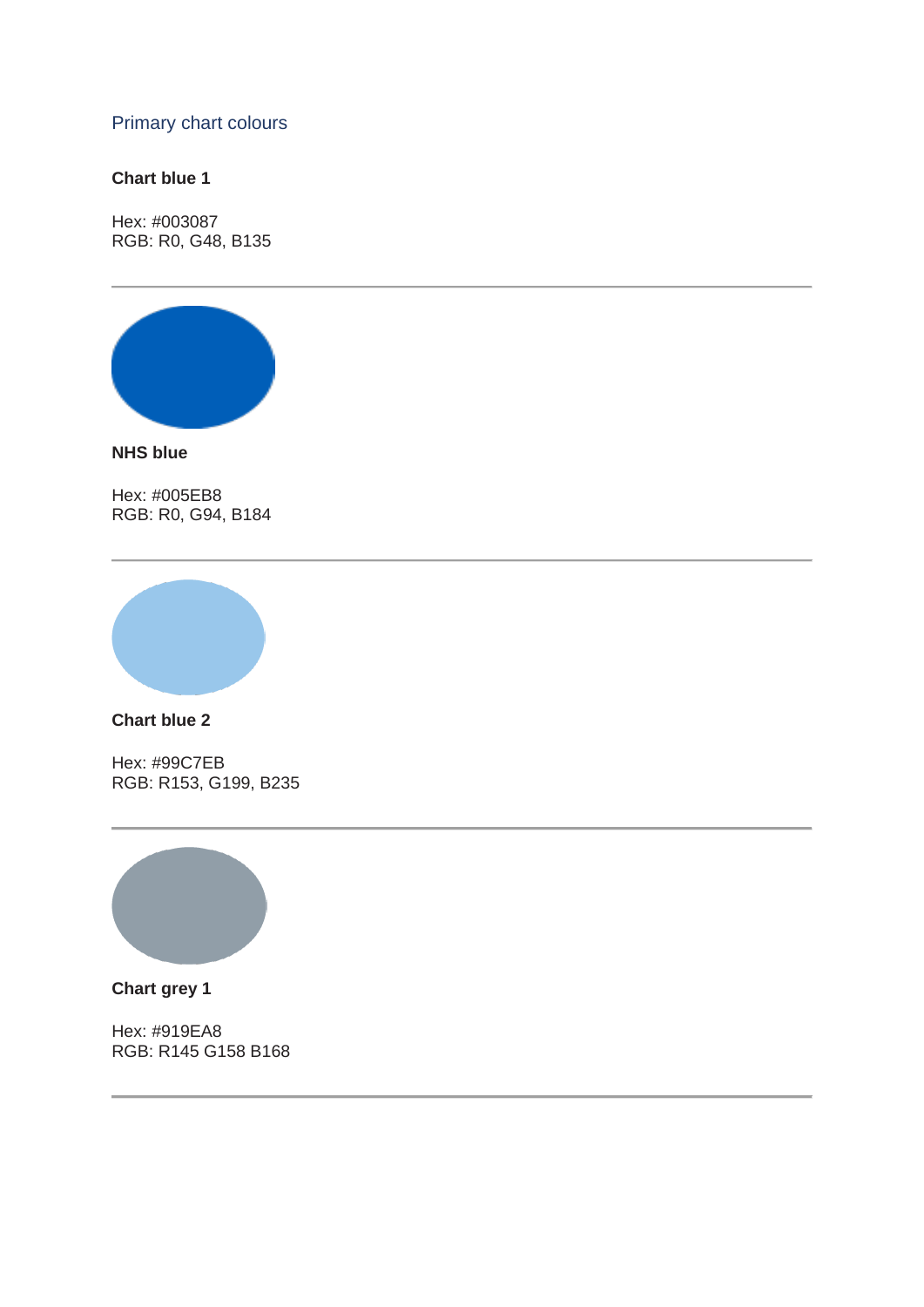### **Chart grey 2**

Hex: #DDE1E4 RGB: R221 G225 B228

### **Background colours**

**Chart grey 3**

Hex: #F8F8F8 RGB: R248, G248, B248

## **White**

Hex: #FFFFFF RGB: R255, G255, B255

# **Choosing the right chart type**

By making a chart, we're trying to display and highlight relationships between different categories and quantities in our data, so that they tell a story. Different charts are suited to showing different relationships:

## Time series

Sets of values for quantities that change over time (weeks, months, years)

**Best:** Line chart **Also consider:** Vertical column chart, point or dot chart (when you don't have values for all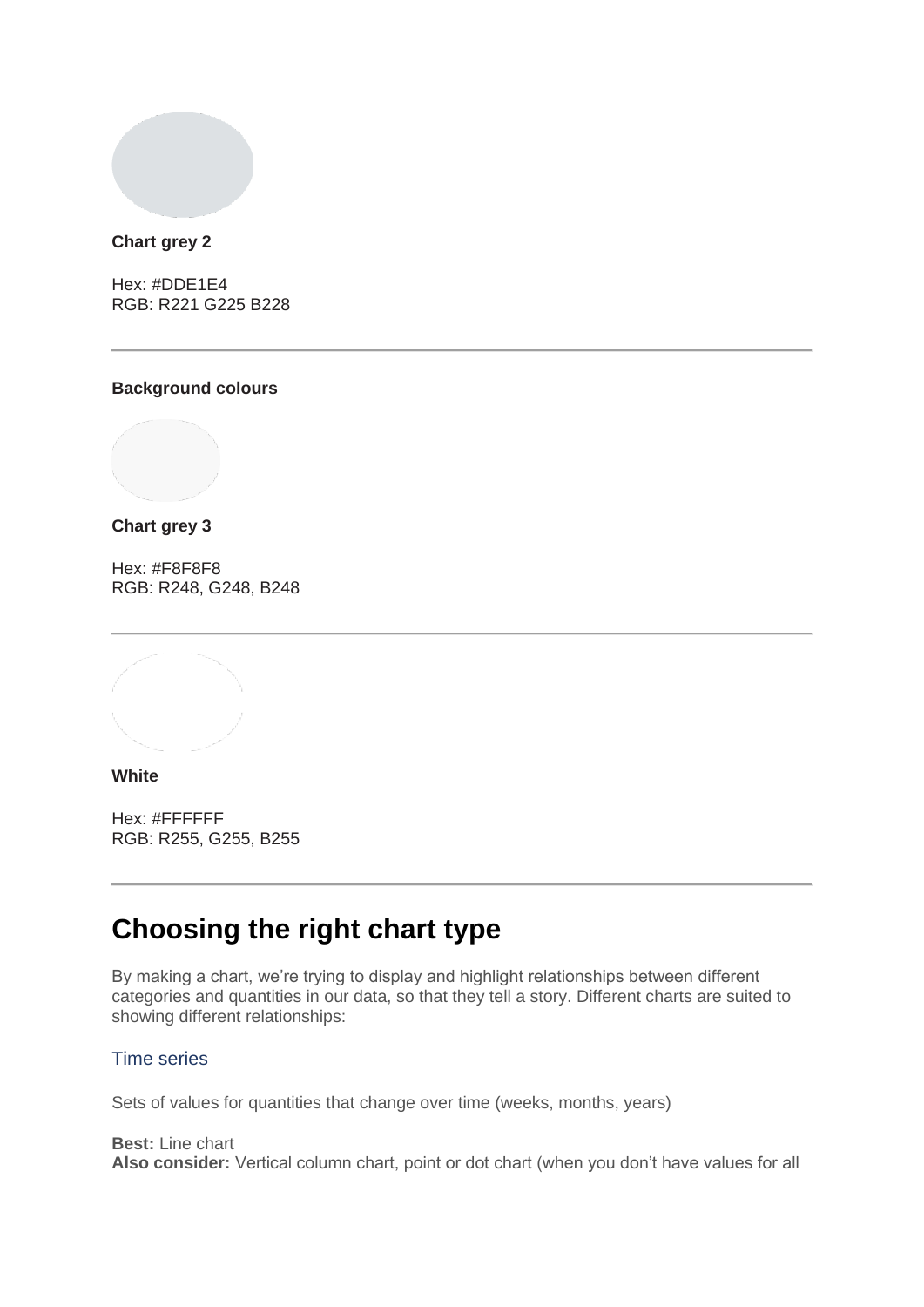the intervals), box chart (to show distribution change over time) **Do not use:** Horizontal bar chart

The 2 example charts below compare the number of smartphones per 100,000 population for adults under 25 and over 50, and how that has changed since 2004/05. They use fictional data.

#### *Example 1: column chart*

Using a column chart, the change over time aspect is not immediately apparent.

Our eyes focus on gauging the heights of the columns to compare the differences in categories at each interval.

With the column chart, we also have to refer to a colour-coded legend to see which colour columns represent each category.



#### *Example 2: line chart*

Using a line chart, the shape of the lines clearly shows the change over time and the lines can be directly labelled – avoiding the need for a legend.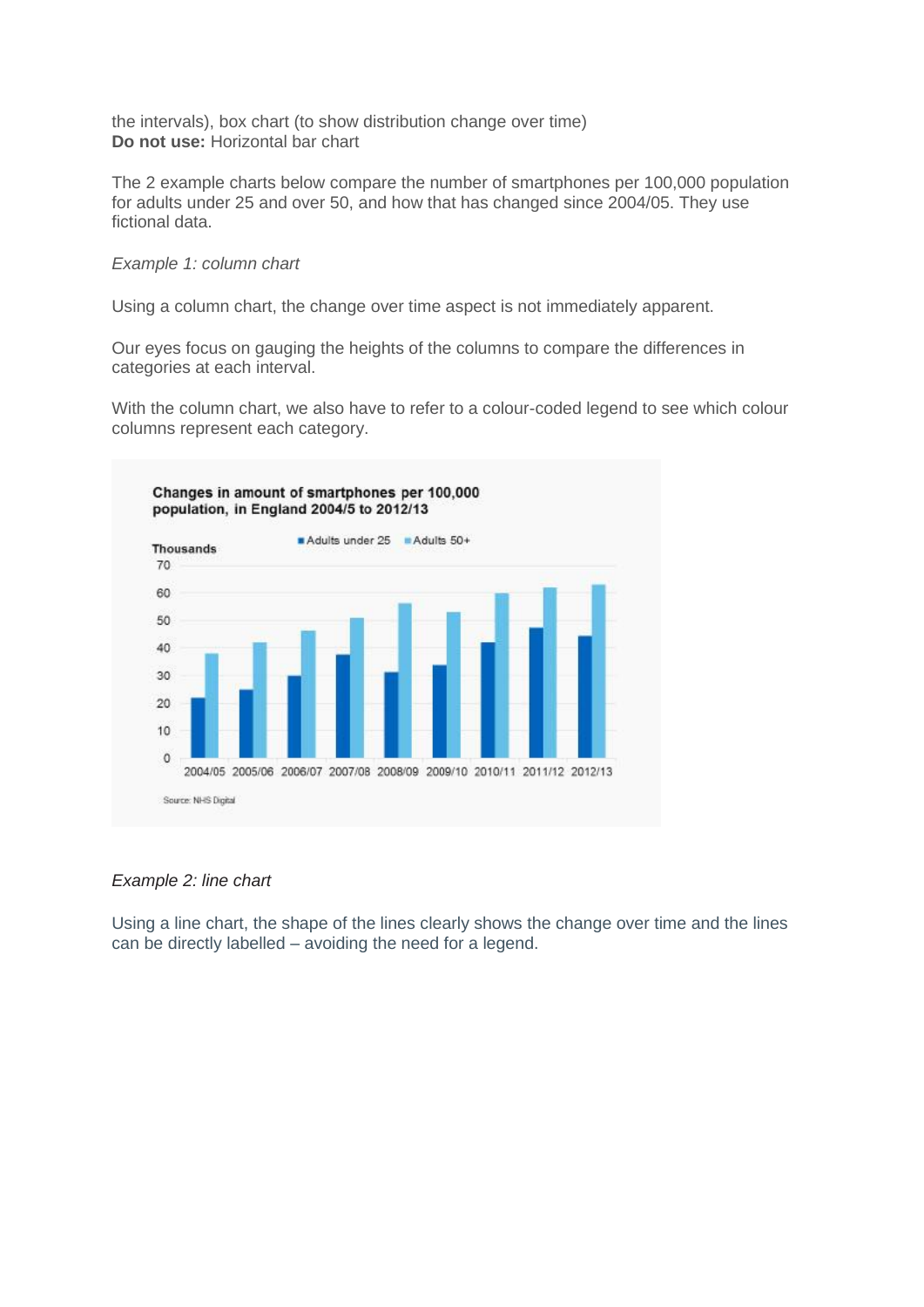

## Ranking

Comparison of quantities ordered from highest to lowest (or lowest to highest)

#### **Best:** Horizontal bar chart **Also consider:** Vertical column chart, point or dot chart, box chart **Do not use:** Line chart

#### Part-to-whole

Comparison of quantities that are subdivisions of a whole, for example, regional figures that make up a national total

**Best:** Horizontal bar chart **Also consider:** Line chart (to show part-to-whole change over time) **Do not use:** Vertical column chart, point or dot chart, box chart

#### **Deviation**

Comparison of the difference between two sets of values, for example, the difference between projected and actual spend

**Consider:** Horizontal bar chart, vertical column chart, line chart, point or dot chart **Do not use:** Box chart

#### **Distribution**

Comparison of how sets of quantities are distributed from the lowest to highest values within a certain range, for example, number of A&E attendances by age group

#### **Best:** Vertical column chart

**Also consider:** Horizontal bar chart, point or dot chart, line chart, box chart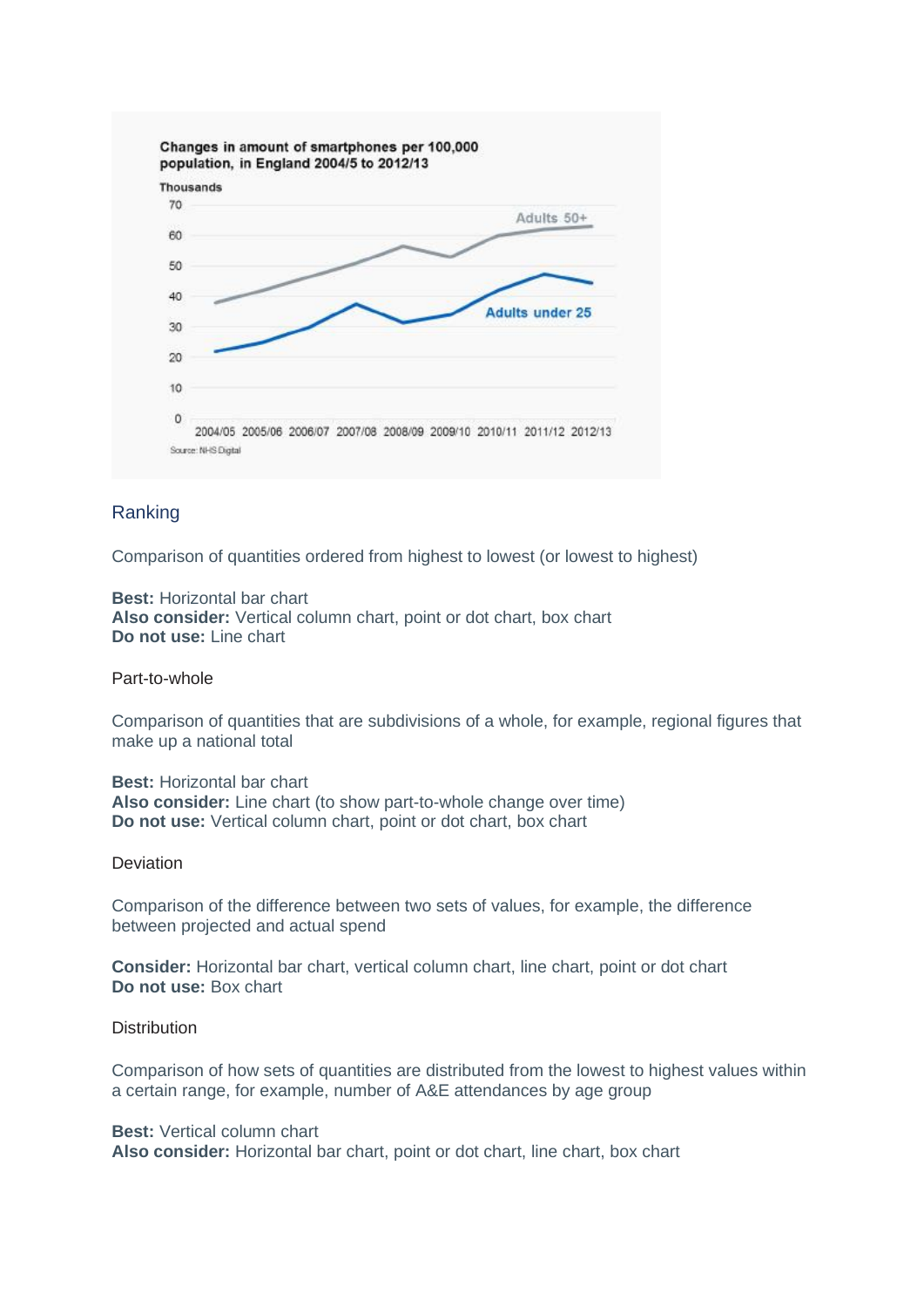## **Correlation**

Comparison of two sets of values to see whether there is a relationship between them, for example, income and obesity

**Useful:** Horizontal bar chart, point and dot charts **Do not use:** Vertical column chart, line chart, box chart

Nominal comparisons

Comparisons between items that have no particular order, for example, the number of midwives, health visitors, and school nurses

**Best:** Horizontal bar chart **Also consider:** Point or dot chart, vertical column chart **Do not use:** Line chart, box chart

## **Principles of chart usage**

Do not try to show everything

In the chart below, all the responses of people asked to 'identify capital letters from seeing them upside down' are displayed in a stacked column chart. It is clear that most people responded correctly for most letters.



However, the interesting people here are those that responded incorrectly or gave up. The format used makes these categories nearly impossible to see.

By only charting the 'incorrect' and 'gave up' categories, we can start to see which letters were hardest to identify upside-down. Using a comparative column chart places all quantities on the same baseline, so they are easy to compare.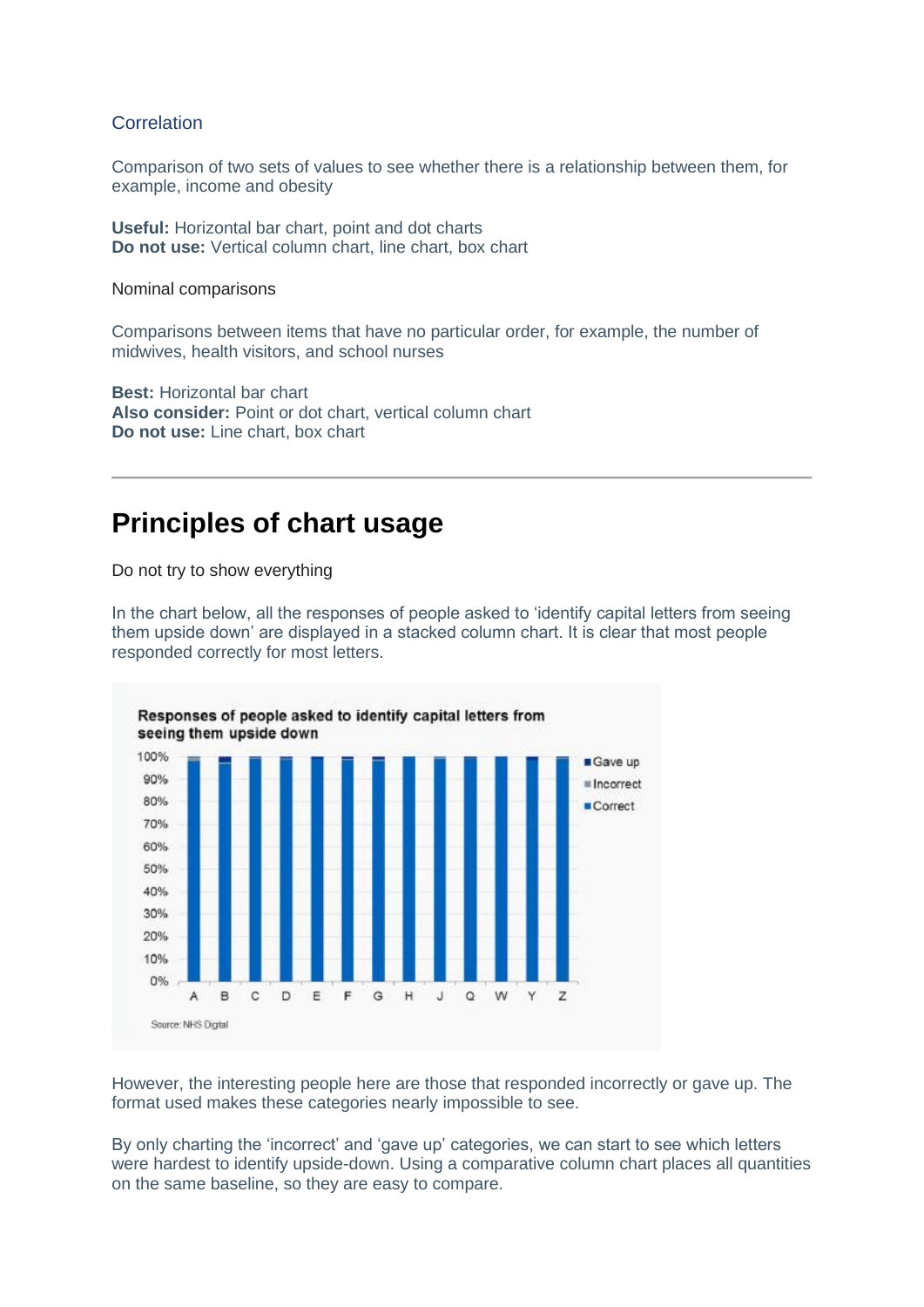

### **Keep things simple**

- emphasise the data and de-emphasise or remove 'non-data-ink', for example, gridlines, borders, axis lines - manually adjust the settings if necessary and do not rely on standard presets
- have a clear, descriptive title stating exactly what the chart is showing
- directly label, wherever possible, to avoid unnecessary cross-referencing with colourcoded legends
- label your axes appropriately for bar charts, always start axis numbering at 0 for line charts, if you must start at a value other than 0, clearly show the break in axis



# **Correct chart layout and design**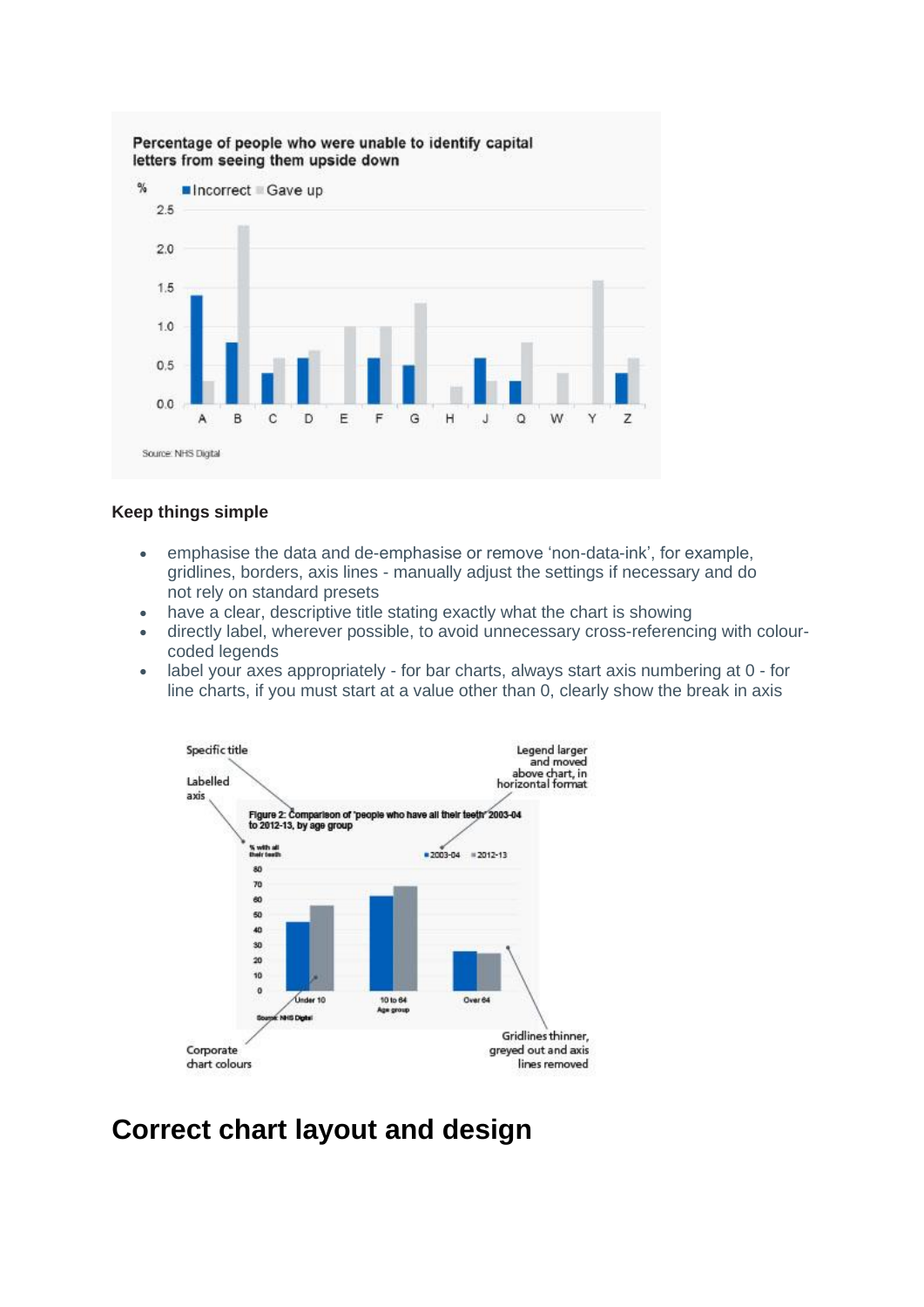

Incorrect chart layout and design

## **Charts to use with caution**

Use pie charts with caution

The problem with pie charts is that humans are very bad at judging and comparing areas and angles, but good at judging and comparing lengths and widths. In 'Designing with Data', Brian Suda states that "the most effective pie charts comprise only two items".

The more slices a pie has, the more trouble people will have understanding it. More colours are needed which means the tonal contrast between them becomes difficult to distinguish.

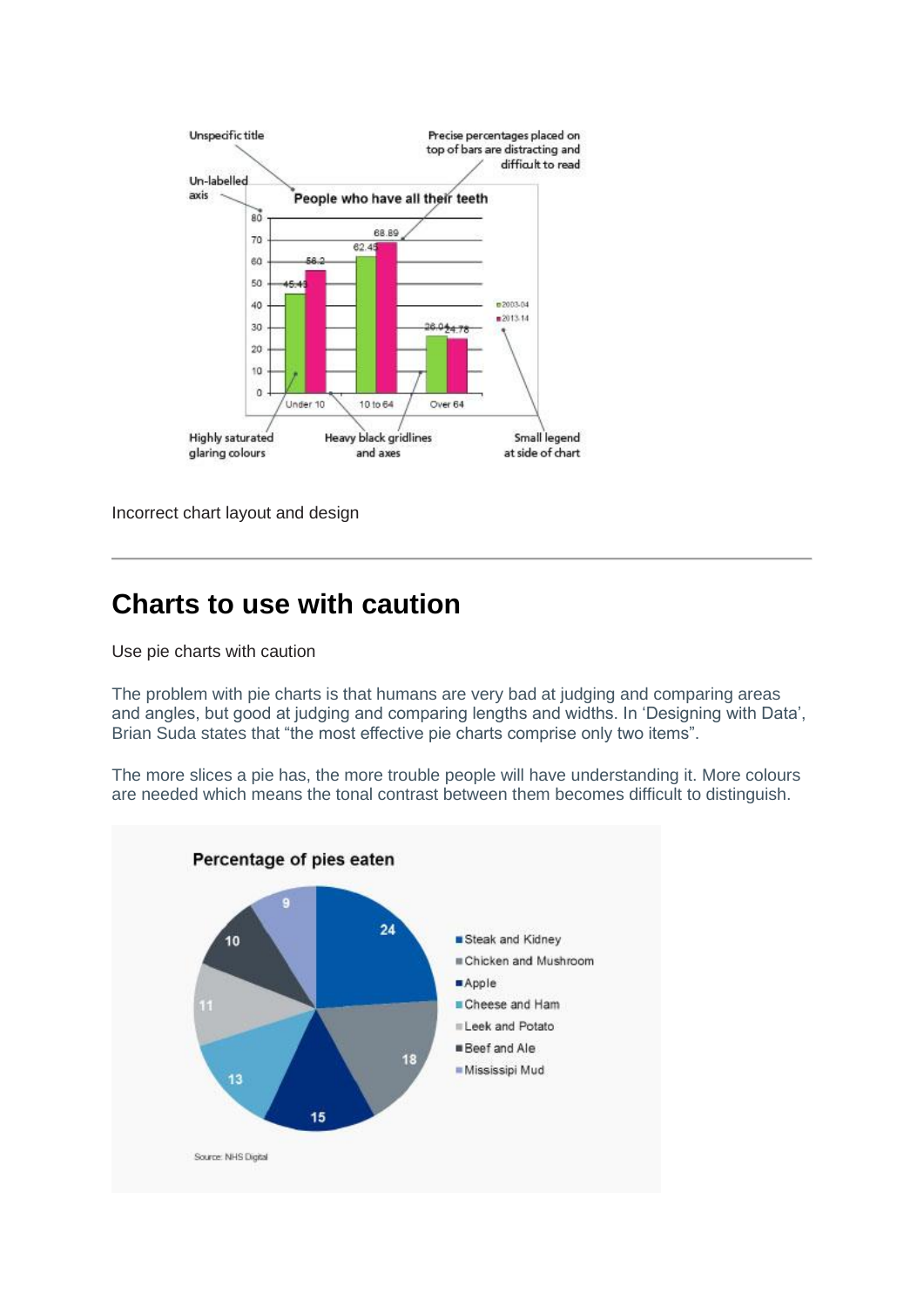A bar chart will usually do the job better, and only one colour is needed.

Only use a pie chart where there are few quantities to compare and there are sufficient differences in values to be able to see clearly.



Use stacked column and stacked bar charts with caution

The problem with stacking bars or columns is that only the quantities at each end share a baseline, making those in the middle difficult to compare. The problems are compounded when very small values appear among larger values. For clarity, it may be best to focus on particular quantities that tell the story and omit others.

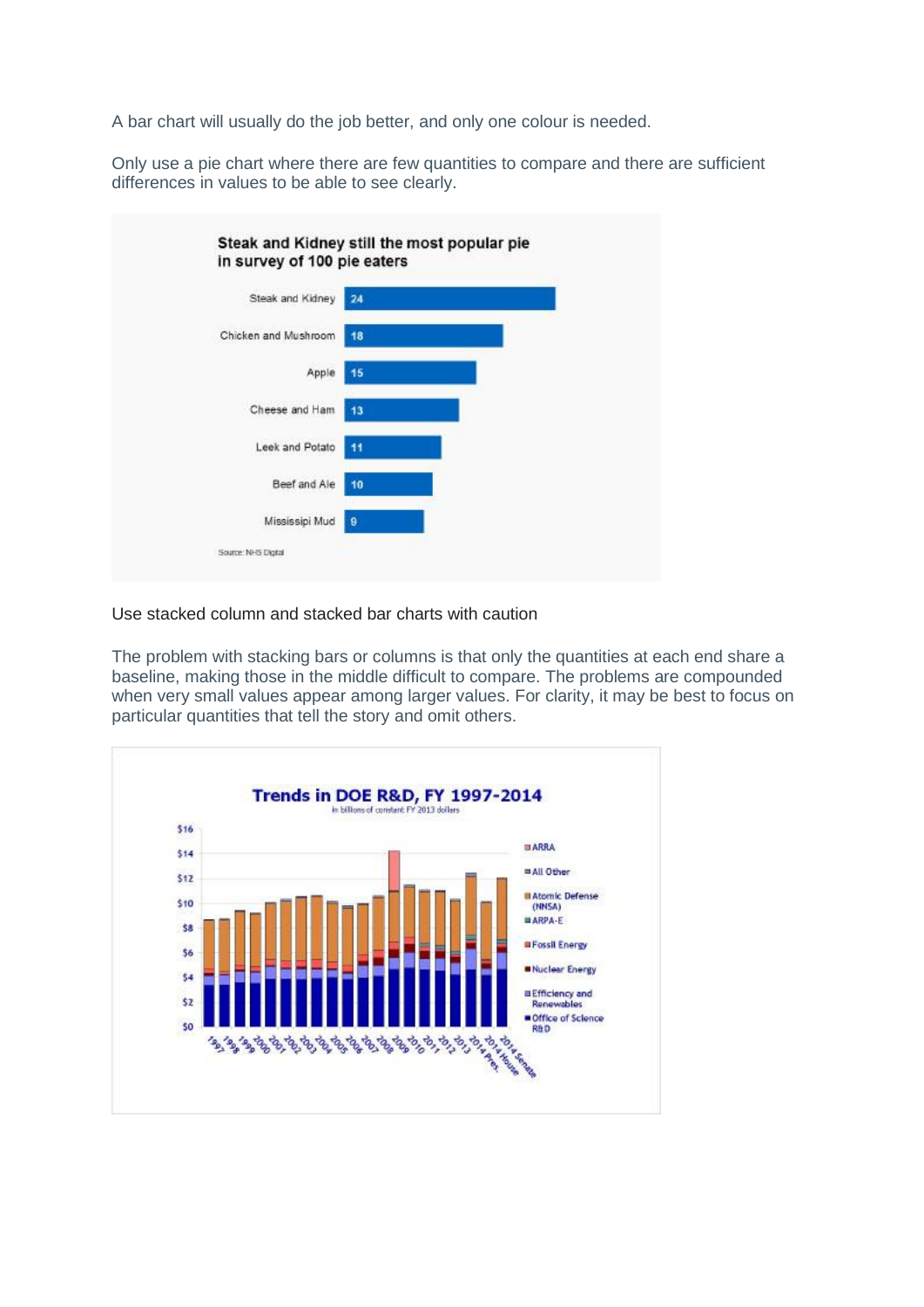Use box and whisker charts with caution

Only use for specialist audiences who will be familiar with this type of chart and the use of quartiles.



## Use funnel plots with caution

Only use if you are sure that your audience is familiar with them and will be able to interpret the chart correctly.



## Use bubble charts with caution

A common mistake with bubble charts is using the diameter of circles as the measure of size. This distorts the data, making things appear twice as big as they should be. It is the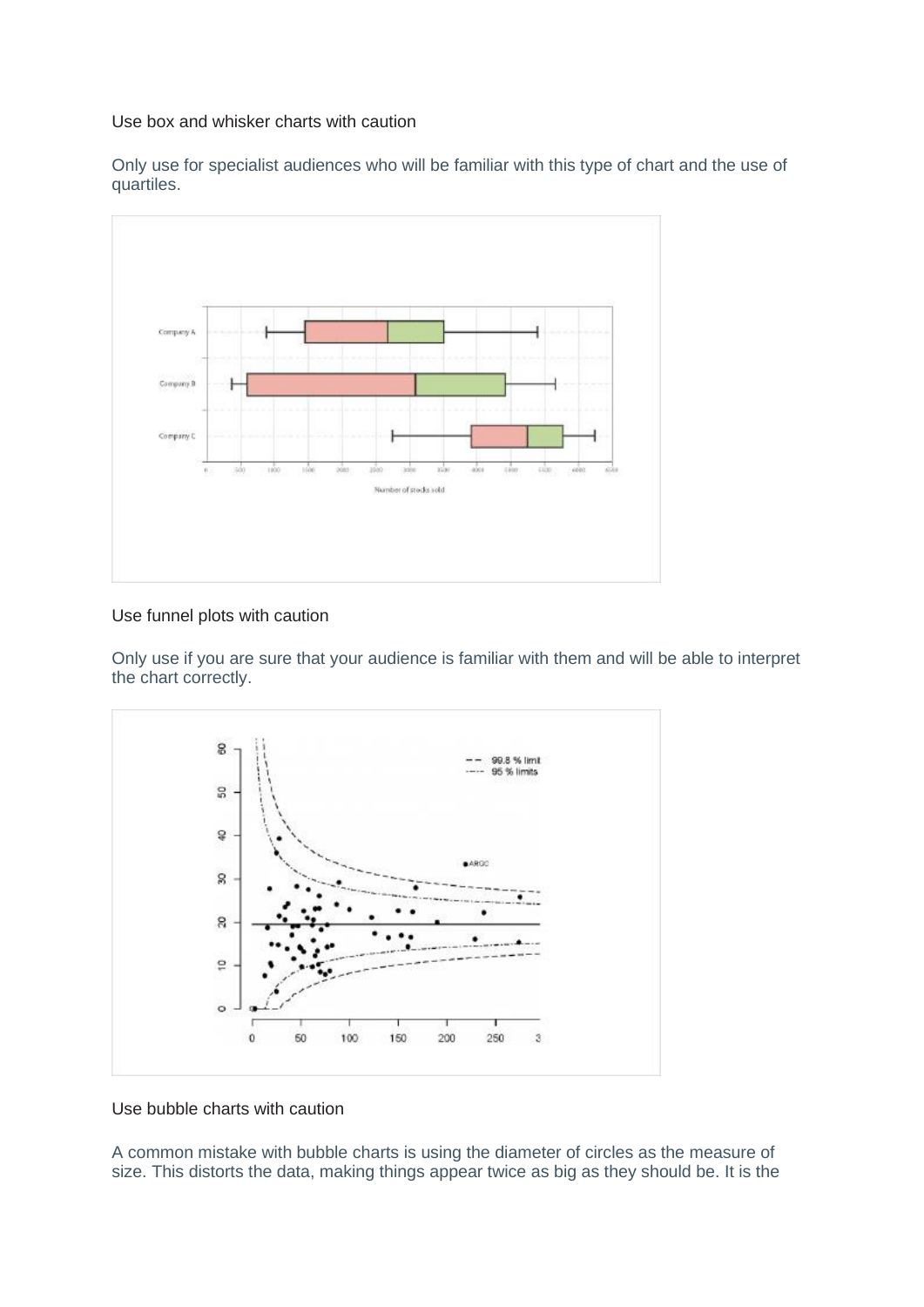area of the circles that should be compared. Caution is also needed as most people are unable to judge areas of circles accurately.



# **Charts to avoid**

Avoid using radar plots

Radar or spider charts can be confusing and should be avoided. They have a number of axes around a centre point and even if plotted correctly, the resulting polygon shapes are difficult to read and communicate poorly in most cases. Comparative column charts are a better alternative.

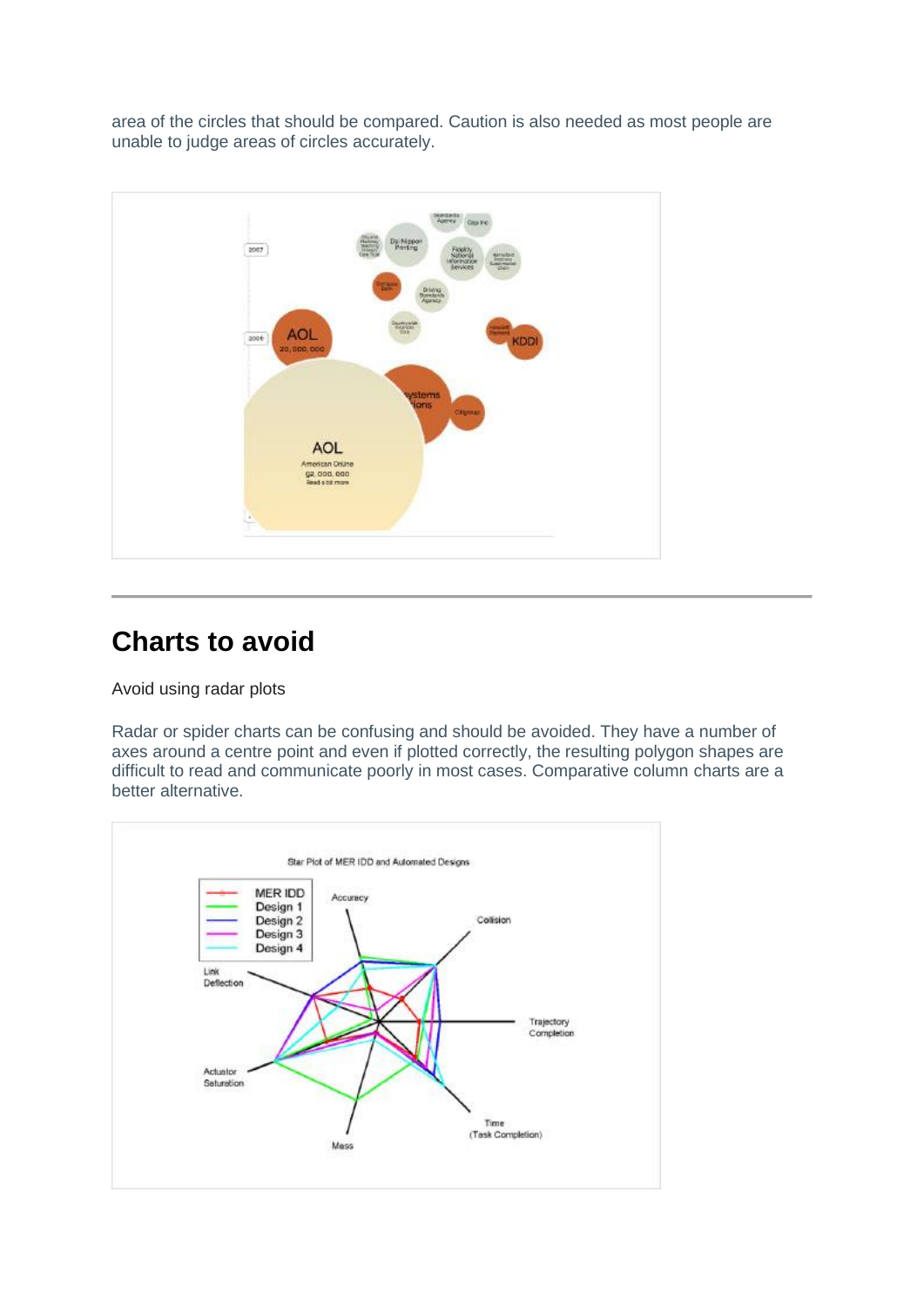### Avoid using area graphs

The interpretation of area graphs can be difficult if there are more than 2 variables shown and should, therefore, be avoided. Some areas are obscured by others, giving a misleading visual impression.



## Avoid using doughnut charts

A doughnut chart is a pie chart with a hole through the middle. This makes it even more difficult to compare quantities and should, therefore, be avoided.



## **Charts to never use**